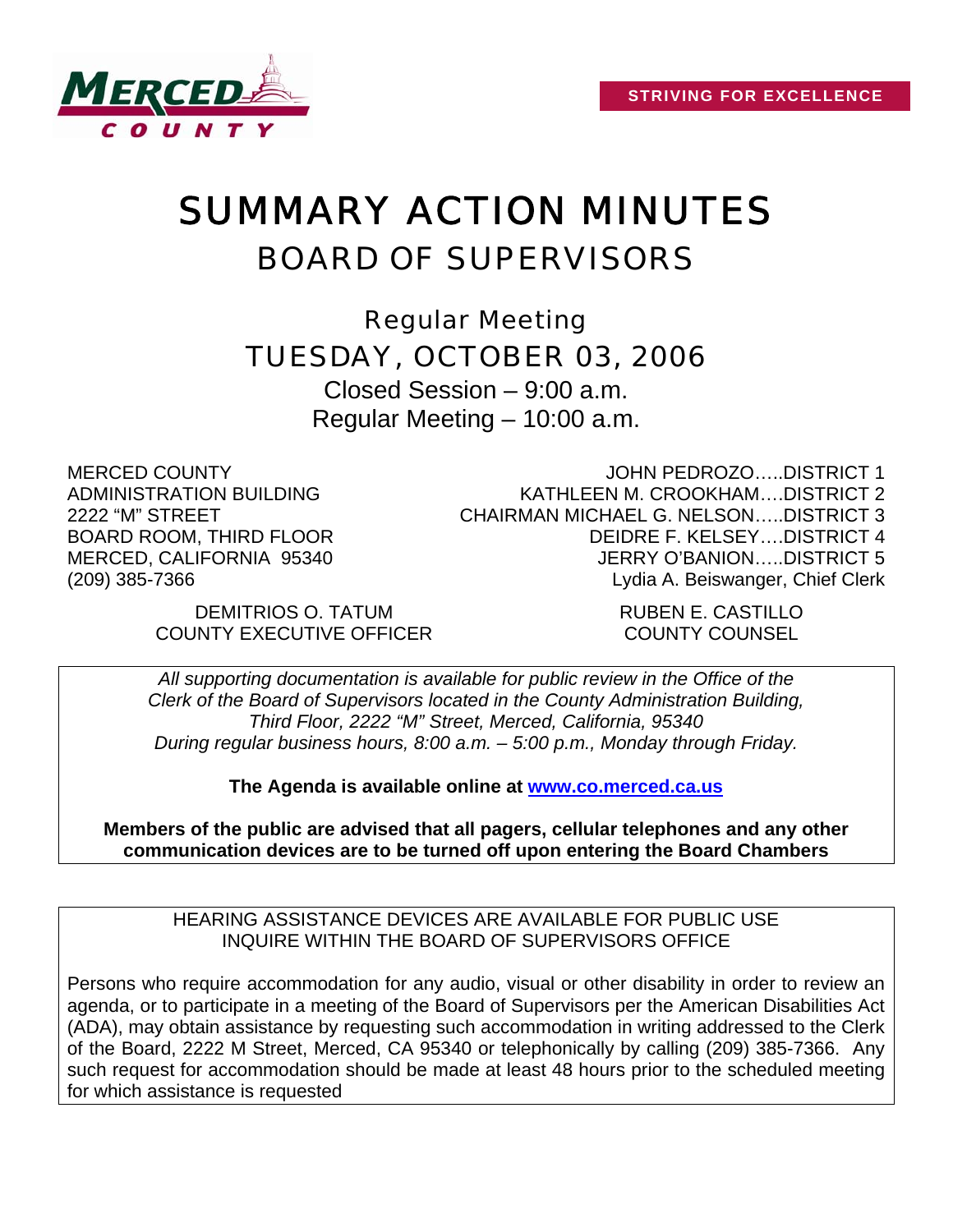The Agenda is divided into three sections:

**CONSENT CALENDAR** – These matters include routine financial and administrative actions and are approved by a single majority vote.

**SCHEDULED ITEMS** – These items are noticed hearings, work sessions and public hearings.

**REGULAR CALENDAR** – These items include significant policy and administration actions. Immediately after approval of the CONSENT CALENDAR, if the time of the hearing of SCHEDULED ITEMS has not arrived, the REGULAR CALENDAR will be considered.

#### SCHEDULED ITEMS

9:00 A. M. **CLOSED SESSION - CONFERENCE WITH REAL PROPERTY NEGOTIATOR:** It is the intention of the Board to meet in Closed Session concerning a Conference with Real Property Negotiator(s) John Fowler, Director-Commerce, Aviation and Economic Development pursuant to Government Code Section 54956.8 as follows: Castle Property

> **CLOSED SESSION - CONFERENCE WITH LEGAL COUNSEL - ANTICIPATED LITIGATION:** It is the intention of the Board to meet in Closed Session concerning significant exposure to litigation pursuant to Government Code Section 54956.9(b): One Case

> **CLOSED SESSION - CONFERENCE WITH LEGAL COUNSEL - EXISTING LITIGATION:** It is the intention of the Board to meet in Closed Session concerning Existing Litigation pursuant to Government Code of Section 54956.9(a): Circle One Ranch, LLC v. County of Merced, Case No. 149705

> CLOSED SESSION - CONFERENCE WITH LEGAL COUNSEL **SIGNIFICANT EXPOSURE TO LITIGATION** - Pursuant to Government Code Section 54956(b): One case

> **CLOSED SESSION:** It is the intention of the Board to meet in Closed Session pursuant to Government Code Section 54957.6 concerning a Conference with County of Merced Staff Negotiators concerning negotiations with American Federation of State, County and Municipal Employees (AFSCME), Units 4, 5, 6 and 8; Independent Employees of Merced County (IEMC), Unit 3; Merced County Lawyers Association, Unit 7; Merced County Sheriff Employee Association (MCSEA), Unit 2; Merced County Law Enforcement Sergeants, Unit P; Deputy Sheriff Association, Unit 10 and Non-Safety Corrections, Unit 12

> **THE BOARD RECESSED AT 9:00 A.M. WITH ALL MEMBERS PRESENT AND RECONVENED AT 10:00 A.M. WITH ALL MEMBERS PRESENT**

> **GOVERNMENT CODE SECTION 54950 COMPLIANCE (LATE AGENDA ITEMS)**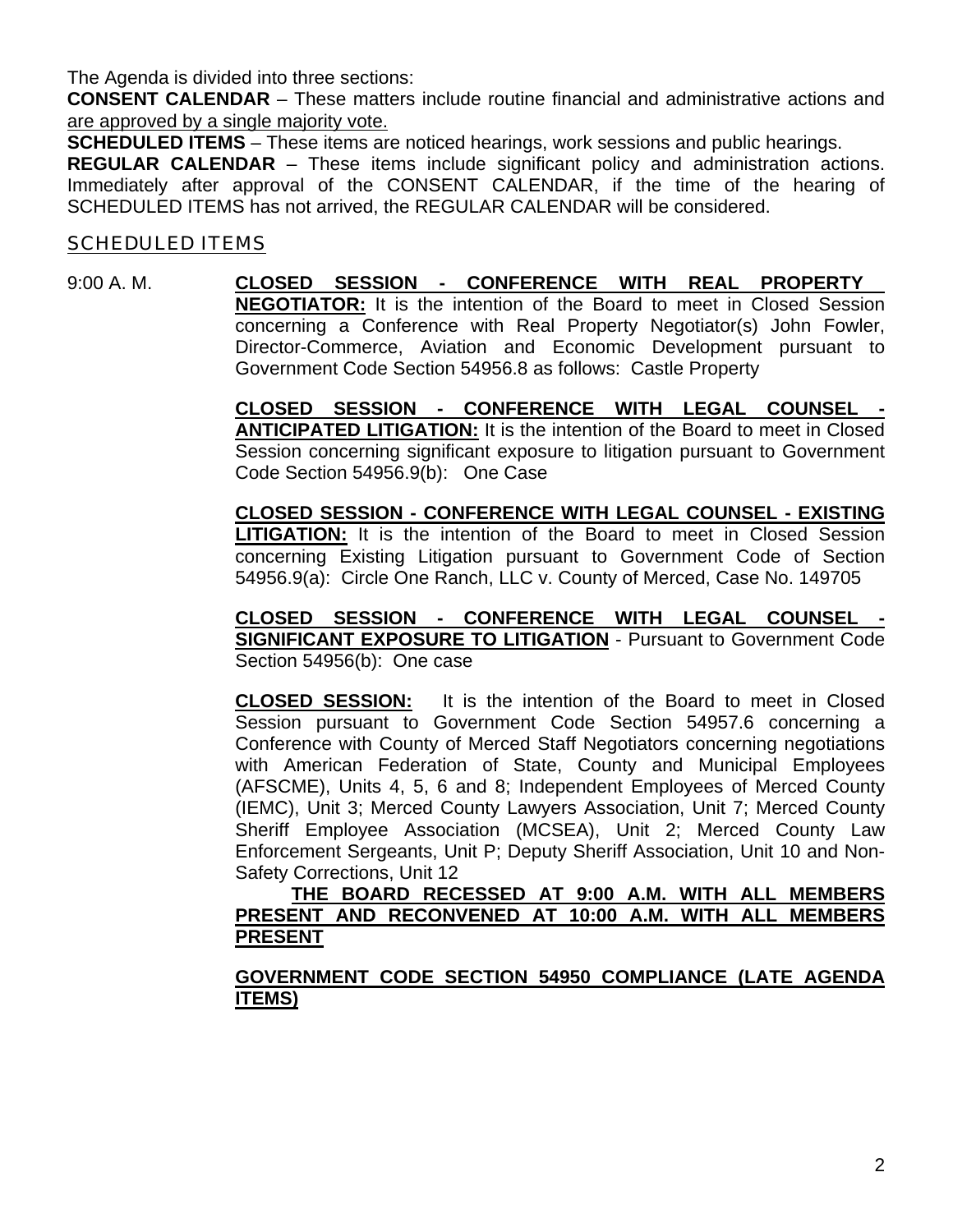10:00 A. M. **PLEDGE OF ALLEGIANCE** 

**PUBLIC OPPORTUNITY TO SPEAK ON ANY MATTER OF PUBLIC INTEREST WITHIN THE BOARD'S JURISDICTION INCLUDING ITEMS ON THE BOARD'S AGENDA, EXCEPT FOR THOSE ITEMS SPECIFICALLY SCHEDULED AS PUBLIC HEARINGS** (Testimony limited to five minutes per person)

## *REVIEW BOARD ORDER – SEE PAGE 7*

 **BUDGET TRANSFER FROM REVENUE/CONTINGENCIES** (4/5 Vote Required) Mental Health-\$50,000 **APPROVED AS RECOMMENDED AYES: ALL**

## **APPROVAL OF CONSENT AGENDA CALENDAR** (Items #1 - 14)

## **APPROVED AS RECOMMENDED AYES: ALL**

#### **PLANNING - PUBLIC HEARING – 2006 CYCLE III GENERAL PLAN AMENDMENT**

General Plan Amendment No. 05-003, Zone Change Application No. 05-003 and Minor Subdivision Application No. 05-030 submitted by James and Phylena Herrin Recommendation: Adopt the 2006 Cycle III General Plan Amendment Resolution and Related Zone Change Ordinance*REVIEW BOARD ORDER – SEE PAGE 7*

#### **REPORTS/BOARD DIRECTION**

County Executive Officer, County Counsel, County Auditor, Board of Supervisors Members

## **LUNCH BREAK**

## CONSENT CALENDAR (Items #1 - 14) **APPROVED AS RECOMMENDED AYES: ALL**

Ag. Commissioner

1. Approve and authorize Chairman to sign Renewal Contract No. 2000138 with Calif. Dept. of Food and Agriculture for Pest Detection Inspections and adopt Resolution. **ADOPTED RESOLUTION NO. 2006-184**

## Mental Health

- 2. Approve and authorize Chairman to sign Amendment to Contract No. 200012 with Stephen and Joan Tinetti for Administration and Information Systems of Mental Health lease at 2926 G Street, Merced.
- 3. Proclaim October 21-31, 2006 as Red Ribbon Celebration Week in Merced County and encourage all county departments and employees to wear red ribbons and to display.

## Board of Supervisors

4. Approve Minutes of July 25, 2006 as submitted.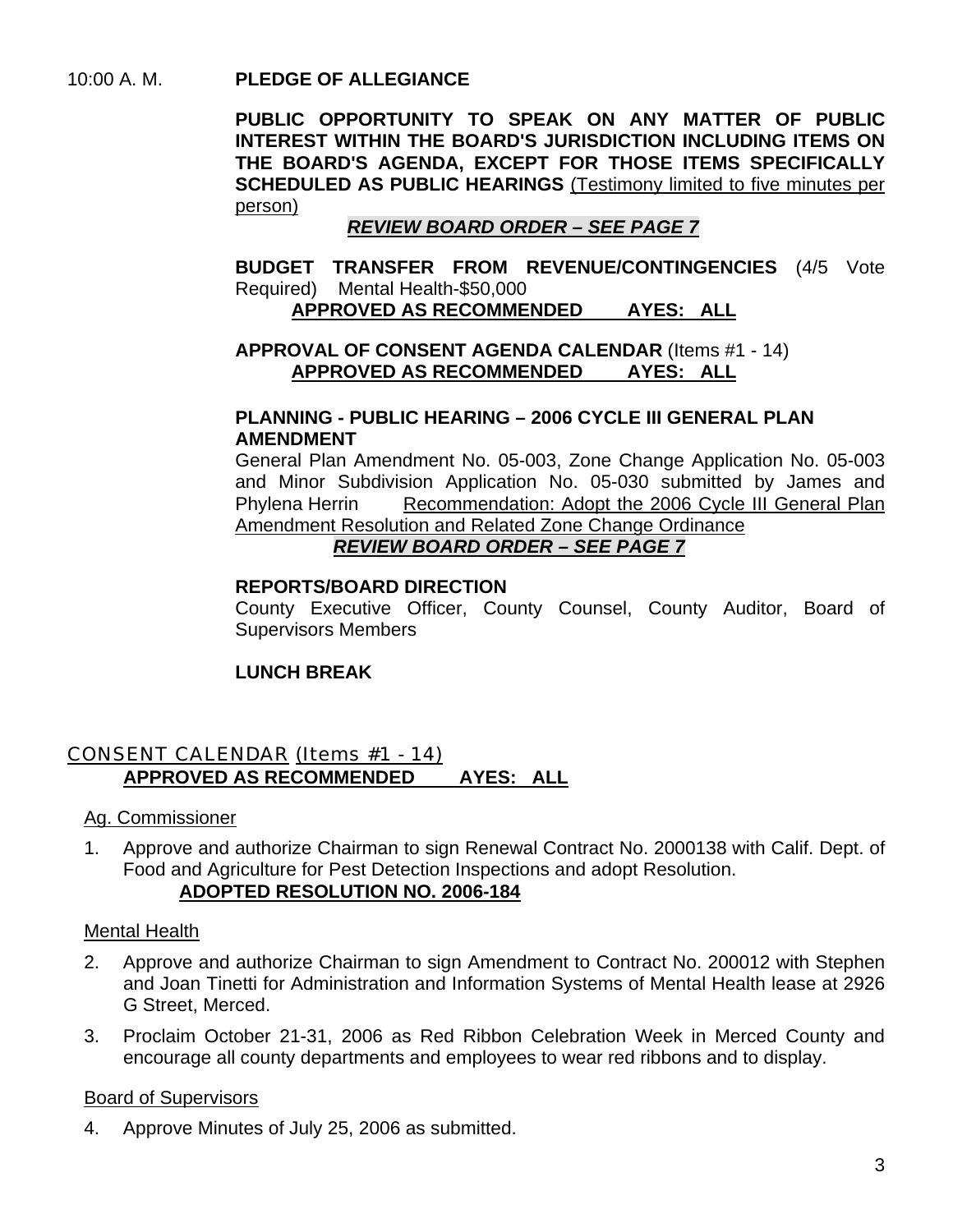5. Adopt Resolution supporting California-Mexico Health Initiative and send correspondence to interested parties and proclaim October 7-14, 2006 as "Bi-National Health Week" in the County of Merced.

## **ADOPTED RESOLUTION NO. 2006-185**

## Public Works

- 6. Adopt Resolution accepting the Grant Deed from Turlock Irrigation District for road purposes along Echo Street in connection with Towe Subdivision No. 05003 in the Hilmar SUDP area. **ADOPTED RESOLUTION NO. 2006-186**
- 7. Set Public Hearing for October 24, 2006 at 10:00 a.m. to consider An ordinance to Update the Facility Use Policy, Establish Facility Rental Rates, Vehicle Entrance Fees and Parking Fees for County Parks (Amends Ordinance No. 1744 and Merced County Code Chapter 10.28.140).
- 8. Set public hearing for October 31, 2006 at 10:00 a.m. to consider An Ordinance Amending Refuse Service Fees and Charges for County Solid Waste Franchise Areas (Amends Ordinance No. 1759 and Chapter 5.90).

## Probation

9. Approve and authorize Chairman to sign Renewal Contract No. 2005010 with Merced County Office of Education for Contract to place a Deputy Probation Officer at Valley Community School/Los Banos campus.

#### Executive Office

10. Approve Travel Requests for District Attorney as recommended by Executive Office.

## Board Recognition

- 11. Authorize Certificates of Recognition to Lt. Col. Clifford James, Tom Clendenin and Mary Ward as Volunteers of the Year as selected by the Merced County Chamber of Commerce.
- 12. Authorize Certificates of Recognition to Hunter Farms as Business of the Quarter and Mary Pickford as Volunteer of the Quarter as selected by the Atwater Chamber of Commerce.
- 13. Authorize Certificates of Recognition to Student Artists-Valleria Herrera, Meliton Maravilla, Francisco Rodriguez, Antonio Sagaste, Jose Valencia, Michelle Vang and Amanda Winn; Mural Supervisors-Carole J. Kamerer and Candace Rauch and Student Volunteer-Michael Rauch for participation in the Mural Unveiling at the Merced County Office of Education.
- 14. Authorize Certificate of Recognition to Olivia Andrade for her creative artwork in designing the 2006 Fall Community Health Fair Flyer for the Health Department.

## REGULAR CALENDAR

## BOARD ACTION

## PROBATION

15. Approve Progress Report for Juvenile Justice Crime Prevention Act and authorize Chief Probation Officer to submit said report to Corrections Standards Authority (formerly known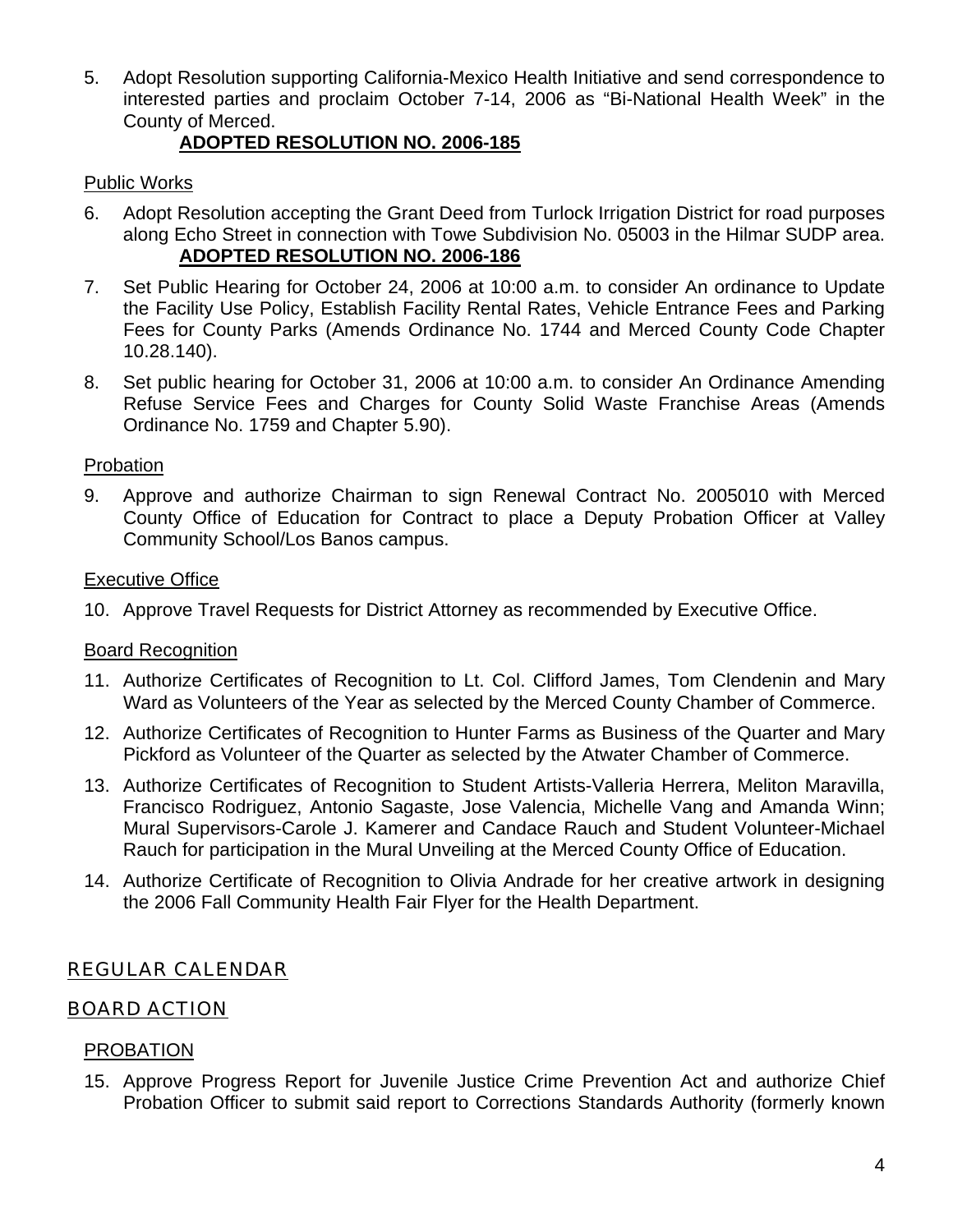#### as Board of Corrections). **APPROVED AS RECOMMENDED AYES: ALL**

16. Contract with American Bio Medica Corporation to provide instant results in urinalysis drug testing tools to Probation.

## **AUTHORIZED CONTRACT NO. 2006275 AS RECOMMENDED AYES: ALL**

## HEALTH

17. Approve Merced County contribution of \$5,000 to the Turlock Groundwater Basin Association for the Study to simulate groundwater impacts associates with water use changes within the Turlock Groundwater Basin.

## **APPROVED AS RECOMMENDED AYES: ALL**

## FIRE

18. Accept and authorize Chairman to sign Contract No. 2006276 with CDF Rural Community Fire Protection Program for the Volunteer Fire Assistance Program Grant in the amount of \$20,000 and authorize the purchase of 10 positive pressure fans and 20 portable 1,000 watt generators with lights (CDF #75G60125).

## **ADOPTED RESOLUTION NO. 2006-187 AS RECOMMENDED AYES: ALL**

## DISTRICT ATTORNEY

19. Authorize Chairman to sign Federal Annual Certification Report for the Federal Forfeiture Program with the Dept. of Justice for funds received and expended in the Federal Equitable Sharing Program for FY 2005/2006.

## **AUTHORIZED CONTRACT NO. 2005240 AS RECOMMENDED AYES: ALL**

## COMMERCE, AVIATION AND ECONOMIC DEVELOPMENT

20. Authorize Chairman to sign Memorandum of Understanding with Federal Merced Associates, LLC for the Castle Master Developer Project.

## **AUTHORIZED CONTRACT NO. 2006277 AS RECOMMENDED AYES: ALL**

## **COUNSEL**

21. Contract with Epstein Becker & Green P.C. for Professional Legal Services for healthcare agreements.

## **AUTHORIZED CONTRACT NO. 2006278 AS RECOMMENDED AYES: ALL**

22. Contract with Porter, Scott, Weiberg & Delehant for Professional Legal Services for complex litigation matters.

## **AUTHORIZED CONTRACT NO. 2006279 AS RECOMMENDED AYES: ALL**

## MENTAL HEALTH

23. Authorize Option to Lease with Central Valley Coalition for Affordable Housing in order to gain site control of four apartments located at 108 West 20th Street, Merced and secure grant funding from HUD for Project Home Start with contract to be returned to the Board for final approval.

## **AUTHORIZED CONTRACT NO. 2006274 AS RECOMMENDED AYES: ALL**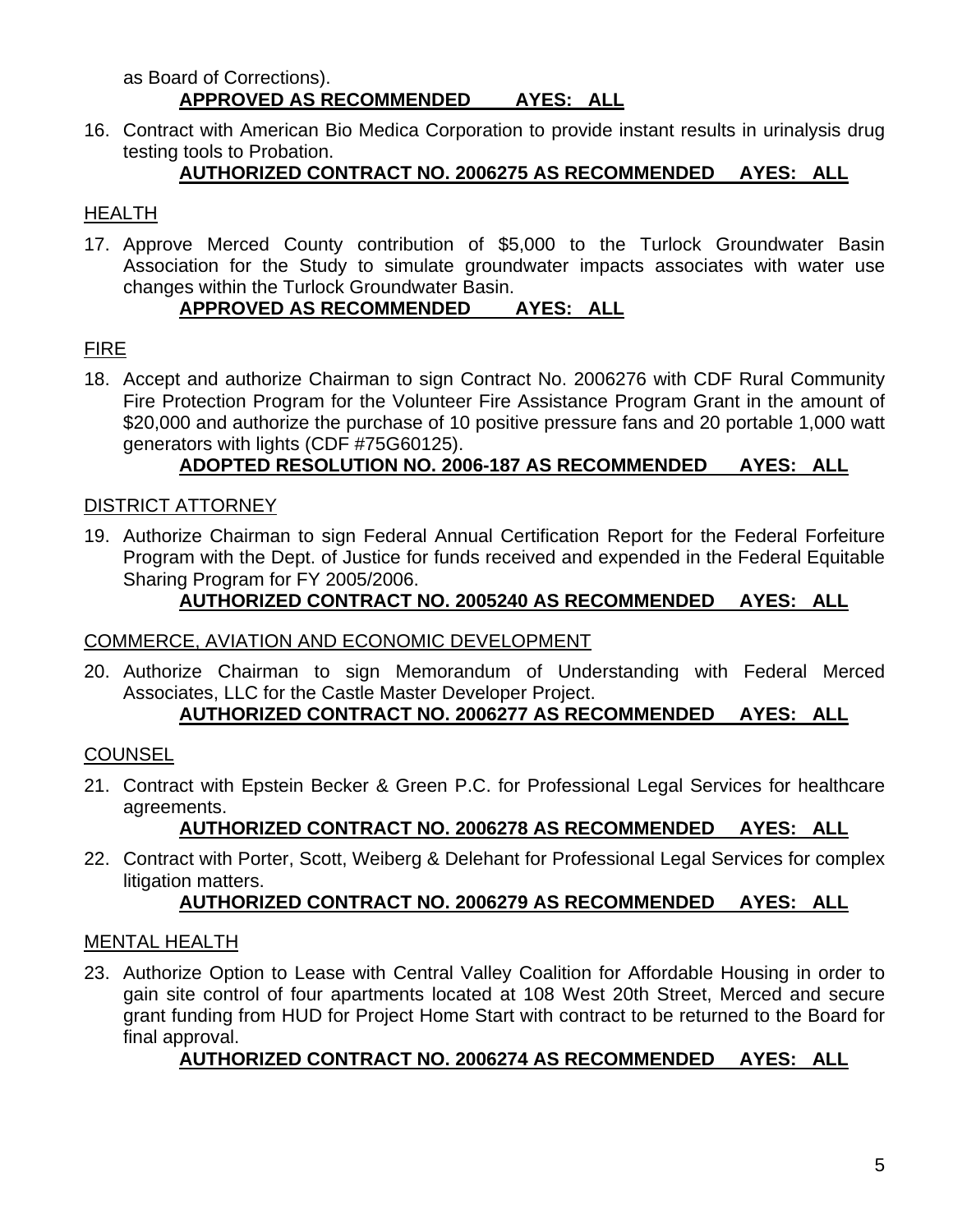### BOARD OF SUPERVISORS

24. Authorize expenditure of Special Board Project Funds-District Two to the University of California Mentor Program for assistance with their community cleanup project in the amount of \$1,300 and approve the necessary budget transfer.

## *REVIEW BOARD ORDER – SEE PAGE 7*

#### BOARD APPOINTMENTS

- 25. Vacant Positions through September, 2006 for Board Commissions and Committees.
- 26. Expired Terms through September, 2006 for Boards, Commissions and Committees.

## BOARD INFORMATION & POSSIBLE ACTION **ACCEPTED AND PLACED ON FILE AYES: ALL**

- 27. Mental Health re: Notification of submission of California Friday Night Live Partnership's Funding for the Friday Night Live Mentoring Project, said contract to be returned to the Board upon grant award.
- 28. State Water Resources Control Board re: Notice of Status Report Workshop and Public Scoping Meeting - Sediment Quality Objectives for Enclosed Bays and Estuaries of California.
- 29. State Wildlife Conservation Board re: Notice of Minutes of May 25, 2006.
- 30. State Water Resources Control Board re: Notice of Opportunity for Public Comment on the Proposed 2006 Federal Clean Water Act Section 303(d) List of Water Quality Limited Segments for California.

#### **ADOPTED RESOLUTIONS IN MEMORY OF JOSEPH R. SOUZA, JR AND STEVEN EARL OWEN AND ADJOURNED MEETING UNTIL TUESDAY, OCTOBER 24, 2006 AT 10:00 A.M.**